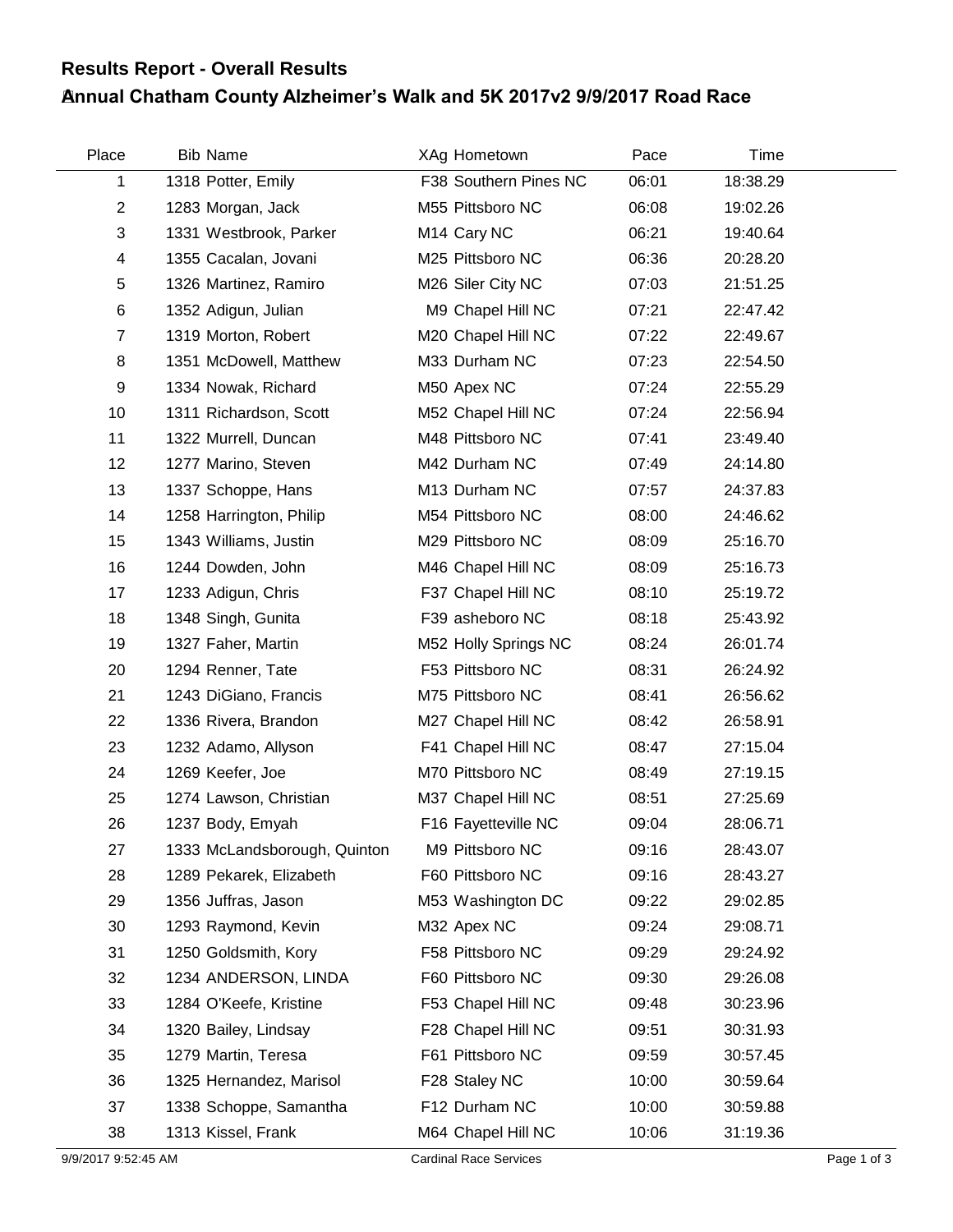| Place | <b>Bib Name</b>            | XAg Hometown         | Pace  | Time     |  |
|-------|----------------------------|----------------------|-------|----------|--|
| 39    | 1324 Wright, Sarah         | F27 Siler City NC    | 10:08 | 31:25.14 |  |
| 40    | 1286 Osterhaus, Donald     | M51 Sanford NC       | 10:09 | 31:27.63 |  |
| 41    | 1328 Foye, Sam             | F47 Pittsboro NC     | 10:10 | 31:29.49 |  |
| 42    | 1321 Murrell, Sherri       | F52 Pittsboro NC     | 10:13 | 31:39.11 |  |
| 43    | 1304 Su, Kristy            | F40 Chapel Hill NC   | 10:17 | 31:51.31 |  |
| 44    | 1272 Lamont, Katie         | F32 Pittsboro NC     | 10:23 | 32:09.80 |  |
| 45    | 1323 Scotten, Debbie       | F50 Staley NC        | 10:32 | 32:38.42 |  |
| 46    | 1342 McDowell, John        | M67 Pittsboro NC     | 10:37 | 32:54.67 |  |
| 47    | 1239 Cooper, Sam           | M62 Pittsboro NC     | 10:40 | 33:03.03 |  |
| 48    | 1302 Shope, Janet          | F51 Apex NC          | 10:41 | 33:07.02 |  |
| 49    | 1306 Watson, Teresa        | F55 Chapel Hill NC   | 10:43 | 33:14.58 |  |
| 50    | 1290 Penticoff, Rebecca    | F44 Chapel Hill NC   | 10:58 | 34:00.98 |  |
| 51    | 1292 Raymond, Ilissa       | F32 Apex NC          | 10:59 | 34:01.78 |  |
| 52    | 1288 Parker, Megan         | F34 Holly Springs NC | 11:06 | 34:25.96 |  |
| 53    | 1296 Rodgman, Eric         | M69 Durham NC        | 11:07 | 34:28.88 |  |
| 54    | 1255 Griffin, Jackie       | F60 Sanford NC       | 11:11 | 34:39.04 |  |
| 55    | 1260 Hazelwood, Larry      | M61 Pittsboro NC     | 11:20 | 35:07.88 |  |
| 56    | 1291 Powers, Bill          | M83 Chapel Hill NC   | 11:24 | 35:20.13 |  |
| 57    | 1303 Stell, John           | M81 Pittsboro NC     | 11:42 | 36:15.52 |  |
| 58    | 1263 Herndon, Terry        | M62 Pittsboro NC     | 12:04 | 37:25.71 |  |
| 59    | 1273 Lauterborn, Robert    | M81 Chapel Hill NC   | 12:21 | 38:17.25 |  |
| 60    | 1265 Hunter, Sid           | M59 Chapel Hill NC   | 12:30 | 38:45.39 |  |
| 61    | 1282 Morelli, David        | M60 Chapel Hill NC   | 12:30 | 38:45.89 |  |
| 62    | 1305 Sweeney, Mary Ellen   | F72 Pittsboro NC     | 12:43 | 39:25.81 |  |
| 63    | 1301 Samuel, Jane          | F0 Pittsboro NC      | 12:43 | 39:26.68 |  |
| 64    | 1268 Judd, Maureen         | F58 Cary NC          | 12:49 | 39:44.40 |  |
| 65    | 1314 Kissel, Anne          | F68 Chapel Hill NC   | 12:58 | 40:11.22 |  |
| 66    | 1298 Rogers, Sion          | M83 Pittsboro NC     | 13:07 | 40:40.59 |  |
| 67    | 1335 Gusmano, Sarah        | F31 Carrboro NC      | 13:23 | 41:28.62 |  |
| 68    | 1332 McLandsborough, Aimee | F42 Pittsboro NC     | 13:38 | 42:16.51 |  |
| 69    | 1307 Wilson, Jim           | M75 Pittsboro NC     | 13:50 | 42:52.54 |  |
| 70    | 1340 Riggsbee, Kim         | F49 Raleigh NC       | 13:57 | 43:14.12 |  |
| 71    | 1316 Ungerland, Bren       | F73 Pittsboro NC     | 13:57 | 43:15.37 |  |
| 72    | 1315 Marshall, Bob         | M76 Pittsboro NC     | 13:57 | 43:15.63 |  |
| 73    | 1261 Helewski, Celeste     | F29 Siler City NC    | 14:00 | 43:23.01 |  |
| 74    | 1300 Salmon, Beth          | F53 Clayton NC       | 14:00 | 43:24.97 |  |
| 75    | 1339 Streeter, Jill        | F43 Chapel Hill NC   | 14:19 | 44:24.44 |  |
| 76    | 1276 M, Ingram             | F50 Pittsboro NC     | 14:45 | 45:43.10 |  |
| 77    | 1257 Harrington, Gwynneth  | F53 Pittsboro NC     | 14:56 | 46:16.79 |  |
| 78    | 1285 O'Rourke, Maureen     | F71 Chapel Hill NC   | 15:17 | 47:22.26 |  |
| 79    | 1310 Mandel, Stan          | M80 Pittsboro NC     | 15:24 | 47:44.80 |  |